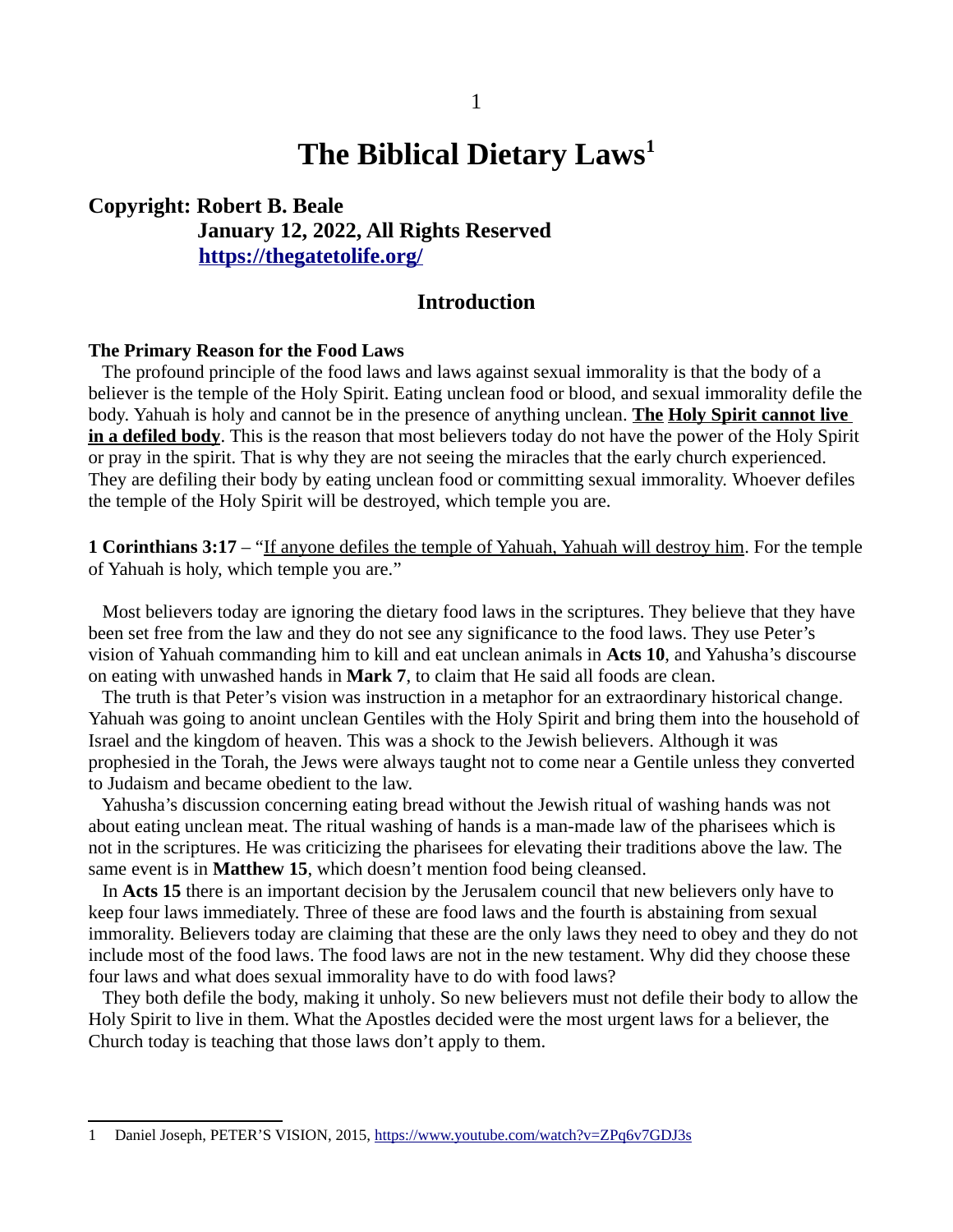# **Table of Contents**

| Tanic ni <i>c</i> onitents                                                      |                     |
|---------------------------------------------------------------------------------|---------------------|
|                                                                                 | Page No.            |
| Gentiles are Cleansed and Become Believers in Yahusha                           | 3                   |
| <b>Yahuah Sent Gentiles to Peter</b><br>Peter's Vision of Unclean Animals       | 3<br>$\overline{4}$ |
| Peter Sent to the Gentiles                                                      | $\overline{4}$      |
| Peter went to the Home of Gentiles                                              | 5                   |
| Preaching Salvation to the Gentiles                                             | 5                   |
| The Holy Spirit Fell on the Gentiles and They Spoke in Tongues                  | 6                   |
| Isaiah's Prophecy of This Event                                                 | 6                   |
| The Fallacy of Yahusha Declaring All Foods Clean                                | 6                   |
| Jews and Christians are Violating the Laws of Yahuah with the Traditions of Men | 7                   |
| <b>Believers Today are Perverting Biblical Doctrine</b>                         | 8                   |
| Does It Matter To Yahuah What Believers Eat?                                    | 8                   |
| The Spiritual Concept of the Food Laws                                          | 10                  |
| Summary of Clean and Unclean Food                                               | 10                  |
| <b>Leviticus Chapter 11</b>                                                     | 10                  |
| The Testimony of Two Witnesses                                                  | 12                  |
| Food Laws Established at Creation                                               | 13                  |
| The Four Laws for New Believers                                                 | 13                  |
| The Jerusalem Council                                                           | 14                  |
| The Jerusalem Decree                                                            | 15                  |
| The food laws in Scripture                                                      | 16                  |
| The Food Laws are as Important as Sexual Immorality                             | 16                  |
| Do Not Judge Other Believers Conduct                                            | 17                  |
| Conclusion                                                                      | 17                  |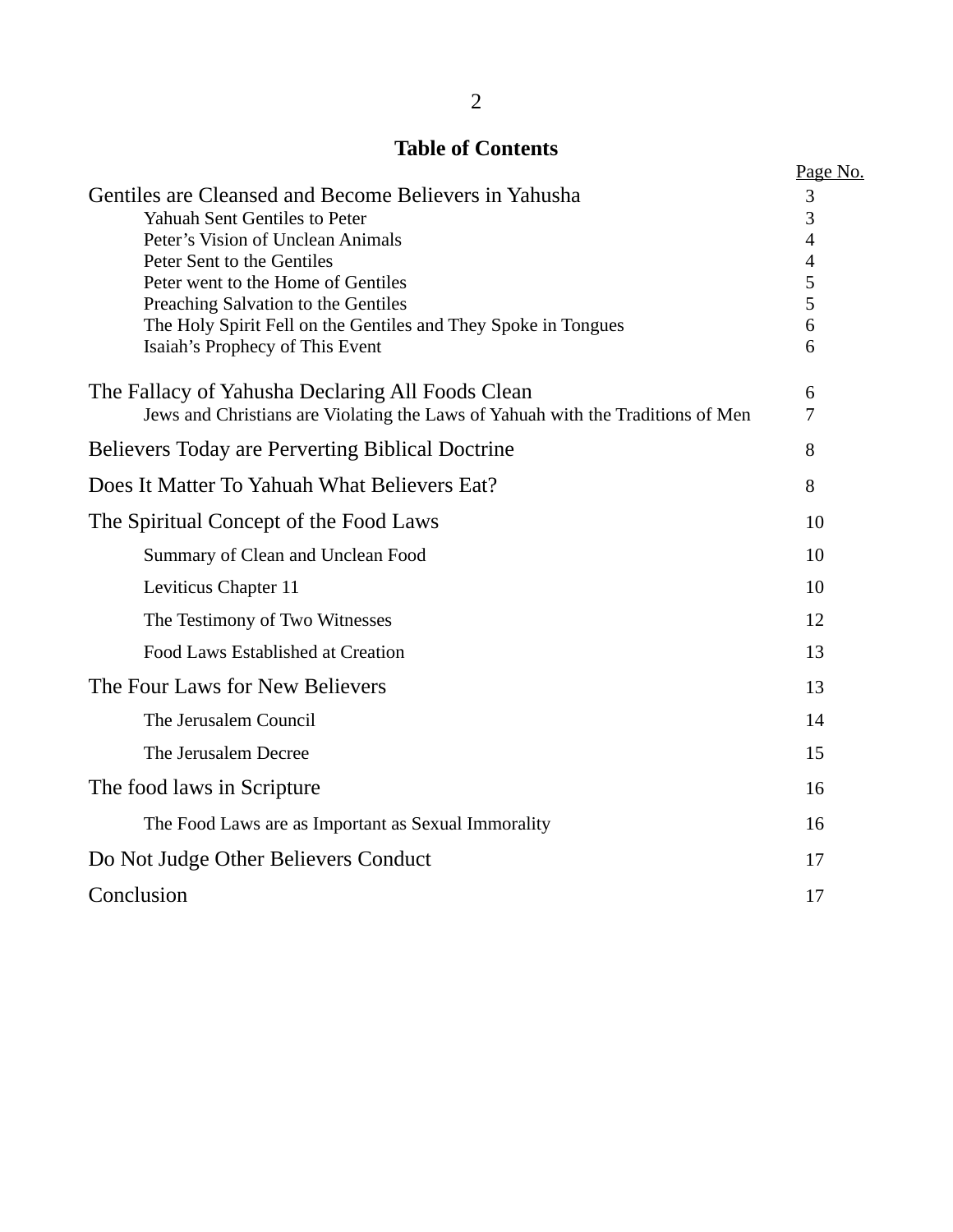### **Gentiles are Cleansed and Become Believers in Yahusha**

 Churches today are teaching that Yahusha redeemed believers from keeping the laws of the covenant given to Moses. In the covenant at **Leviticus 11**, there is an exhaustive list of animals, fish and birds that are called clean animals, which are lawful to eat. All other animals are considered unclean, and an abomination to eat, because they defile the body. Since Yahuah and the Holy Spirit are holy, they cannot come near a defiled body.

 Unfortunately, believers today are ignoring the food laws and freely eat unclean food, such as pork, seafood, catfish, rabbits, squirrels, bears, alligators and snakes. Unbelievers eat dogs, horses and many sea creatures. They don't realize they are defiling their body, which prevents the Holy Spirit from entering them. Clean animals are those that eat vegetables and grain. Carnivores and scavengers that eat dead things are unclean and can transmit disease. Yahuah will destroy believers who defile their body.

**1 Corinthians 3:17** – "If anyone defiles the temple of Yahuah, Yahuah will destroy him. For the temple of Yahuah is holy, which temple you are."

 Believers are being taught that Peter's vision was a command from Yahuah to eliminate the Biblical dietary laws. That believers and Jews have been commanded to eat unclean animals such as pigs, horses, cats, jackals and ostriches. The truth is that Peter's vision was a metaphor for an extraordinary plan by Yahuah to make the Gentiles clean, by repentance and faith in Yahusha the Messiah. He was bringing the Gentiles and Jews together into one new man filled with the Holy Spirit to serve Him in His kingdom.

 Until Yahusha died to pay for the sins of all the people of the world, Gentiles were considered unclean, because they did not keep the laws given to Moses. Israelis were the only clean people on the earth. Yahuah had given the food laws to Adam, Noah and Abraham. So their families kept the food laws from creation. But now, all people are invited to repent, be forgiven and become obedient to Yahuah's laws. The believing Jews were astonished to see the Holy Spirit fall on the unclean Gentiles.

#### **Yahuah Sent Gentiles to Peter**

**Acts 10:1-7** – "There was a certain man in Caesarea called Cornelius, a centurion of what was called the Italian Regiment, a devout man and one who feared Yahuah with all his household, who gave generously to the people, and prayed to Yahuah always. About the ninth hour of the day he saw clearly in a vision an angel of Yahuah coming in and saying to him, 'Cornelius!' And when he observed him, he was afraid, and said, 'What is it, master?' So he said to him, 'Your prayers and your alms have come up for a memorial before Yahuah. Now send men to Joppa, and send for Simon whose surname is Peter. He is lodging with Simon, a tanner, whose house is by the sea. He will tell you what you must do.'

 And when the angel who spoke to him had departed, Cornelius called two of his household servants and a devout soldier from among those who waited on him continually."

 Cornelius was not a Jew. He was a Gentile. The Bible divides all people into two groups: Israeli and Gentile, circumcised and uncircumcised. The Bible considered all Gentiles to be unclean. But everything about Cornelius's character was like a Torah observant Israeli. He was devout, feared Aluah of Israel, he gave alms to the poor generously as commanded in the Torah and he prayed to Aluah always.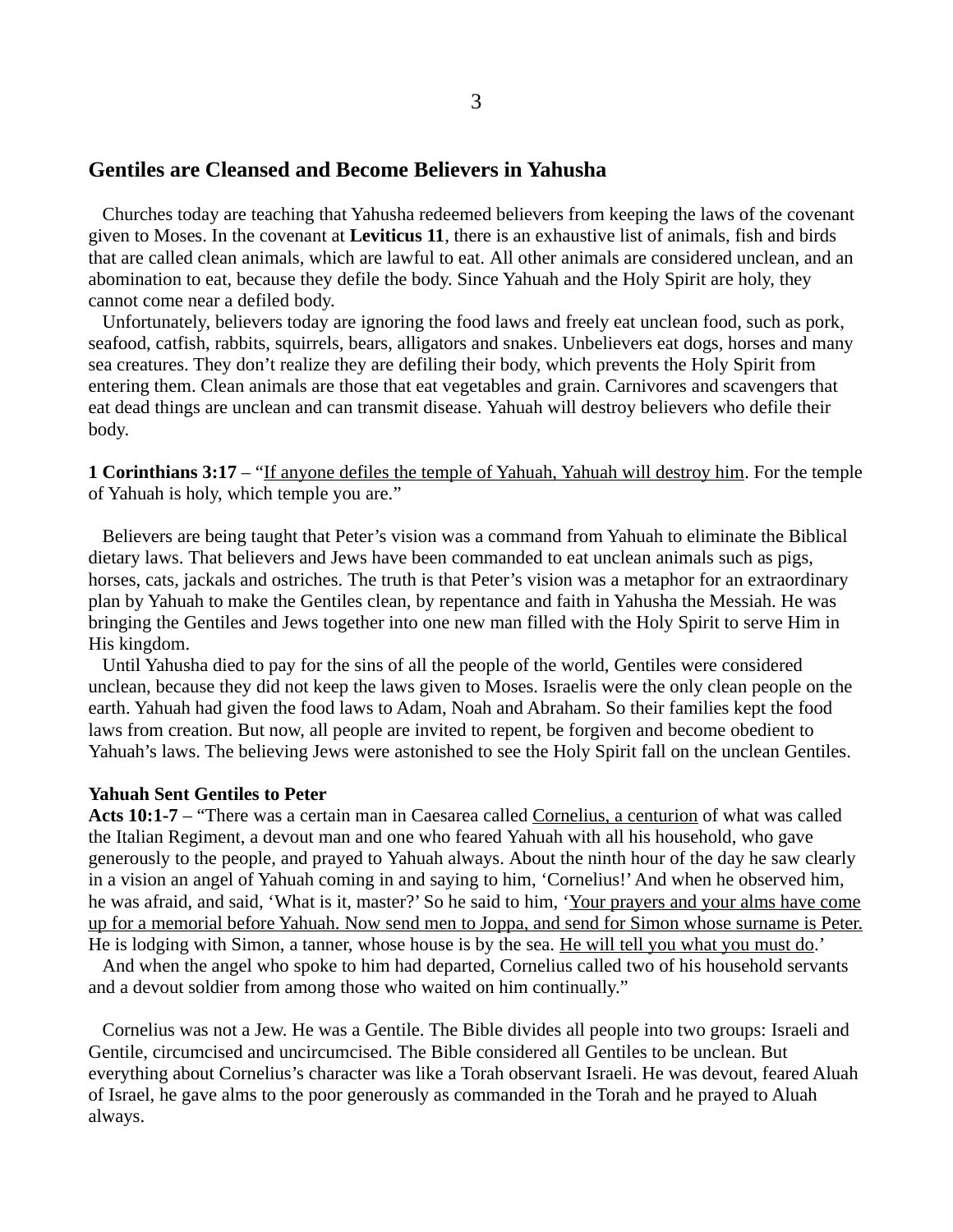Notice that the angel didn't tell Cornelius what he must do, the angel wanted Peter to tell him. Yahuah was doing an extraordinary new thing – bringing Jews and Gentiles together in faith to worship Yahusha. This is a key to understanding Peter's vision. Peter was chosen because he was a leader of the believers. Yahuah wants Peter, a Jew, to evangelize a Gentile. It is an important part of the story that Cornelius sent three men.

#### **Peter's Vision of Unclean Animals**

**Acts 10:8-21** – "So when he had explained all these things to them, he sent them to Joppa. The next day, as they went on their journey and drew near the city, Peter went up on the housetop to pray, about the sixth hour. Then he became very hungry and wanted to eat; but while they made ready, he fell into a trance and saw heaven opened and an object like a great sheet bound at the four corners, descending to him and let down to the earth. In it were all kinds of four-footed animals of the earth, wild beasts, creeping things, and birds of the air. And a voice came to him, 'Rise, Peter; kill and eat.' But Peter said, 'Not so, Yahuah! For I have never eaten anything common or unclean.' And a voice spoke to him again the second time, 'What Yahuah has cleansed you must not called common.' This was done three times. And the object was taken up into heaven again."

#### **Peter Sent to the Gentiles**

 All the animals in this vision were unclean, forbidden as food according to the Torah in **Leviticus 11** and **Deuteronomy 14**. Common foods are clean animals that have been defiled by strangling or offered as sacrifices to idols. Notice that Yahuah did not say that He has cleansed these animals. Yahuah did not say that He changed His law concerning unclean animals. He did command Peter to eat them in the vision.

 Peter did not respond to the command in the vision. He wondered what the vision meant, because the Bible always uses metaphor's in visions and parables to demonstrate spiritual principles. Examples include Joseph's dreams of the sun, moon, stars and wheat sheaves bowing down to him, and Pharaoh's dreams of cows and corn eating each other. It is significant that three men showed up after the vision was revealed three times.

 **Acts 10:17-21** - "Now while Peter wondered within himself what this vision which he had seen meant, behold the men who had been sent from Cornelius had made inquiry for Simon's house, and stood before the gate. And they called and asked whether Simon, whose surname was Peter, was lodging there. While Peter thought about the vision, the Spirit said to him, 'Behold, three men are seeking you. Arise therefore, go down and go with them, doubting nothing; for I have sent them.' Then Peter went down to the men who had been sent to him from Cornelius, and said, 'Yes, I am he whom you seek. For what reason have you come?'"

#### **Peter Went to the Home of Gentiles**

 Before the vision and Yahuah's command, Peter, being a Jew, never would have invited Gentiles into his house or gone with them because they were considered unclean. **Here Peter gives the interpretation of the vision.** It was a metaphor and had nothing to do with food or changing Yahuah's dietary laws. This was an historical revelation that Gentiles can now have their sins forgiven and be saved for eternal life. What happens next is a fulfillment of Biblical prophecy in **Isaiah 43**.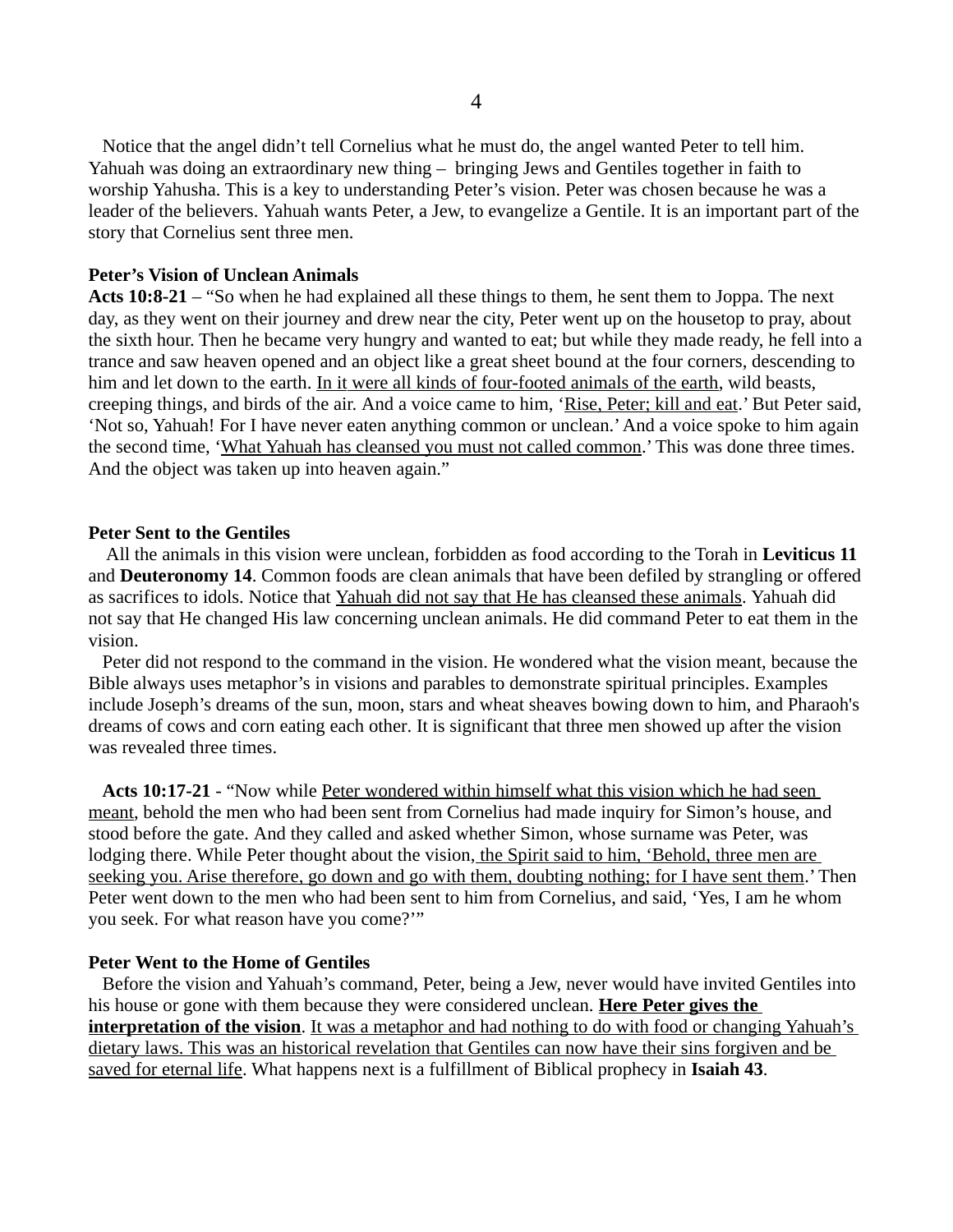**Acts 10:22-28**– "And they said, 'Cornelius the centurion, a just man, one who fears Yahuah and has a good reputation among all the nation of the Jews, was divinely instructed by a holy angel to summon you to his house, and to hear words from you.' Then he invited them in and lodged them. On the next day Peter went away with them, and some brethren from Joppa accompanied him. And the following day they entered Caesarea. Now Cornelius was waiting for them, and had called together his relatives and close friends."

 "As Peter was coming in, Cornelius met him and fell down at his feet and worshiped him. But Peter lifted him up, saying, 'stand up; I myself am also a man.' And as he talked with him, he went in and found many who had come together. Then he said to them, 'You know how unlawful it is for a Jewish man to keep company with or go to one of another nation. **But Yahuah has shown me that I should not call any man common or unclean**.'"

#### **Preaching Salvation to the Gentiles**

This is the second time that Peter gives the interpretation of his vision. He is speaking specifically of Gentiles. Peter is stating the required structure of a believers faith: he who fears Yahuah and works righteousness. This is one of the many times that the scriptures state that believers in Yahusha must fear Yahuah's judgment and be obedient to His laws to be accepted. Peter explains the pure milk of the word, the basic gospel of faith in Yahusha.

**Acts 10:33-43** – "So I sent to you immediately, and you have done well to come. Now therefore, we are all present before Yahuah, to hear all the things commanded you by Yahuah.'

 "Then Peter opened his mouth and said: "In truth I perceive that Yahuah shows no partiality. But in every nation whoever fears Him and works righteousness is accepted by Him. The word which Yahuah sent to the children of Israel, preaching peace through Yahusha the Messiah—He is Aluah of all— that word you know, which was proclaimed throughout all Judea, and began from Galilee after the baptism which John preached: how Yahuah anointed Yahusha of Nazareth with the Holy Spirit and with power, who went about doing good and healing all who were oppressed by the devil, for Yahuah was with Him. And we are witnesses of all things which He did both in the land of the Jews and in Jerusalem, whom they killed by hanging on a tree. Him Yahuah raised up on the third day, and showed Him openly, not to all the people, but to witnesses chosen before by Yahuah, even to us who ate and drank with Him after He arose from the dead. And He commanded us to preach to the people, and to testify that it is He who was ordained by Yahuah to be Judge of the living and the dead. To Him all the prophets witness that, through His name, whoever believes in Him will receive remission of sins."

#### **The Holy Spirit Fell on the Gentiles and They Spoke in Tongues**

**Acts 10:44-45** - "While Peter was still speaking these words, the Holy Spirit fell upon all those who heard the word. And those of the circumcision who believed were astonished, as many as came with Peter, because the gift of the Holy Spirit had been poured out on the Gentiles also. For they heard them speak with tongues and magnify Yahuah.

 "Then Peter answered, 'Can anyone forbid water, that these should not be baptized who have received the Holy Spirit just as we have?' And he commanded them to be baptized in the name of Yahuah. Then they asked him to stay a few days."

 The Jews saw this historic event that they had never seen before. They were watching the Holy Spirit fall on the Gentiles in the same way if fell upon them. Notice that ALL the people spoke with tongues when the Holy Spirit fell upon them. This is missing in most churches today.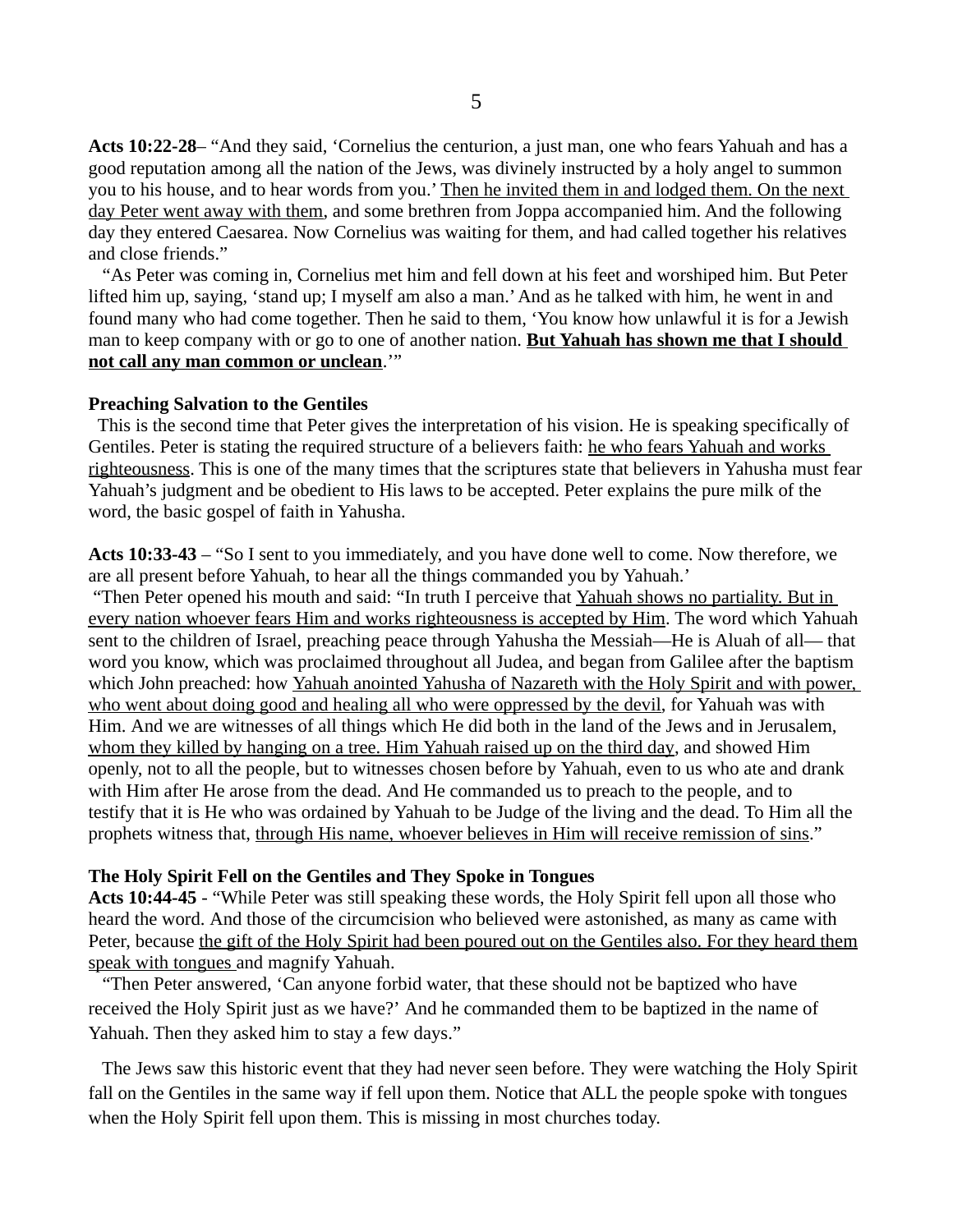### **Isaiah's Prophecy of This Event**

This event was the fulfillment of a prophecy found in Isaiah which applies to Peter' vision.

**Isaiah 43:18-21** - "Do not remember the former things, nor consider the things of old. Behold, I will do a new thing, now it shall spring forth; shall you not know it? I will even make a road in the wilderness and rivers in the desert. The beast of the field will honor Me, the jackals and the ostriches, because I give waters in the wilderness and rivers in the desert, to give drink to My people, My chosen. This people I have formed for Myself; they shall declare My praise."

 What happened in Acts of the Holy Spirit falling upon the Gentiles is the new thing that was prophesied by Isaiah. The Jews and Gentiles becoming one. The jackal and the ostriches were the unclean animals in Peter's vision. They would be coming to Yahuah and honoring Him. The waters in the wilderness is the Holy Spirit giving drink to the Gentiles. This terminology is used in other places in the New Testament.

**John 7:38-39** - "He who believes in Me, as the Scripture has said, out of his heart will flow rivers of living water." But this He spoke concerning the Spirit, whom those believing in Him would receive; for the Holy Spirit was not yet given, because Yahusha was not yet glorified."

 It is obvious that Peter's vision had nothing to do with food or changing scriptural dietary laws. It had everything to do with the Gentiles receiving the Holy Spirit and eternal life through faith in Yahusha the Messiah.

### **The Fallacy of Yahusha Declaring All Foods Clean**

 Some believers claim that Yahusha declared all food clean in **Mark 7**. If Yahusha had declared all foods clean, Peter would have been eating unclean foods before his vision and wouldn't have refused when he was commanded to do it. The same event is recorded in **Matthew 15**, but no one goes there. It explains that Yahusha was only criticizing the Jewish law of ritually washing their hands.

**Mark 7:1-17** - "Then the Pharisees and some of the scribes came together to Him, having come from Jerusalem. Now when they saw some of His disciples eat bread with defiled, that is, with unwashed hands, they found fault. For the Pharisees and all the Jews do not eat unless they wash their hands in a special way, holding the tradition of the elders. When they come from the marketplace, they do not eat unless they wash. And there are many other things which they have received and hold, like the washing of cups, pitchers, copper vessels, and couches"

"Then the Pharisees and scribes asked Him, "Why do Your disciples not walk according to the tradition of the elders, but eat bread with unwashed hands?"

 "He answered and said to them, "Well did Isaiah prophesy of you hypocrites, as it is written: 'This people honors Me with their lips, but their heart is far from Me. And in vain they worship Me, teaching as doctrines the commandments of men.' For laying aside the commandment of Yahuah, you hold the tradition of men—the washing of pitchers and cups, and many other such things you do."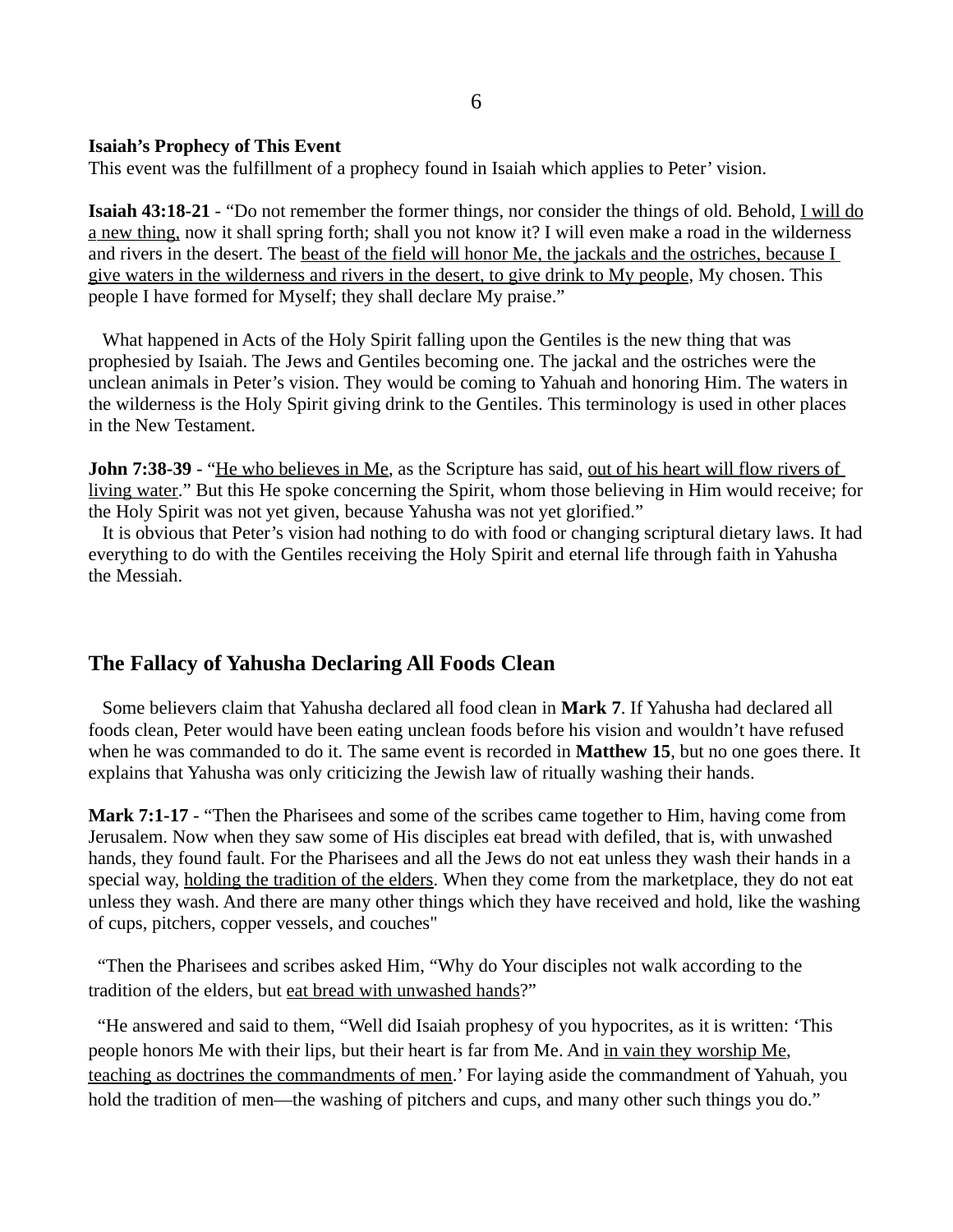"He said to them, 'All too well you reject the commandment of Yahuah, that you may keep your tradition.... making the word of Yahuah of no effect through your tradition which you have handed down. And many such things you do..."

 "When He had entered a house away from the crowd, His disciples asked Him concerning the parable. So He said to them, "Are you thus without understanding also? Do you not perceive that whatever enters a man from outside cannot defile him, because it does not enter his heart but his stomach, and is eliminated, thus **purifying all foods**?" And He said, "What comes out of a man, that defiles a man. For from within, out of the heart of men, proceed evil thoughts, adulteries, fornications, murders, thefts, covetousness, wickedness, deceit, lewdness, an evil eye, blasphemy, pride, foolishness. All these evil things come from within and defile a man."

### **Jews and Christians are Violating the Laws of Yahuah with the Traditions of Men**

 The leaders of the Jews, were questioning Yahusha why His disciples didn't obey the traditions of the elders. They were eating bread without ritually washing their hands, not eating unclean animals. They were not violating any commandments of Yahuah but the commandments of men. Believers today do not understand how the Jews elevated the traditions of men above the laws of Yahuah, which explains many conflicts that Yahusha and the Apostles had with the Jews. Believers today claim the Yahusha and the Apostles were arguing against the laws of Moses, which is not true.

 Orthodox Judaism still practice the hand washing ceremony today, claiming it was commanded by Yahuah. But it is actually a command of ancient rabbis. They believe the ancient rabbis had the authority to make laws above the commandments of Yahuah. The words of Yahusha would get people stoned today, because the Jews take their traditions very seriously.

 Christians are doing the same thing when they violate the laws of Yahuah, by ignoring Sabbaths and Holy days, violate dietary laws, and celebrate pagan holydays such as Sunday, Christmas, Easter, Halloween, and government holidays. They are doing exactly as the Pharisees by teaching as doctrine the commandments of men. They claim the laws of Yahuah don't apply to Christians. They can worship any day, eat anything and commit adultery.

 The dietary laws are reiterated in Acts, when they command that believers should not eat meat that has been offered to idols or strangled. Matthew records additional explanation of the meaning of Yahusha's words.

**Matthew 15:16-20** - "So Yahusha said, "Are you also still without understanding? Do you not yet understand that whatever enters the mouth goes into the stomach and is eliminated? But those things which proceed out of the mouth come from the heart, and they defile a man. For out of the heart proceed evil thoughts, murders, adulteries, fornications, thefts, false witness, blasphemies. These are the things which defile a man, but **to eat with unwashed hands does not defile a man**."

 Matthew and Mark are describing the same conversation. But Mark used the phrase "thus makes all foods clean." Matthew stated it differently with a more accurate meaning that unwashed hands do not make the food unclean.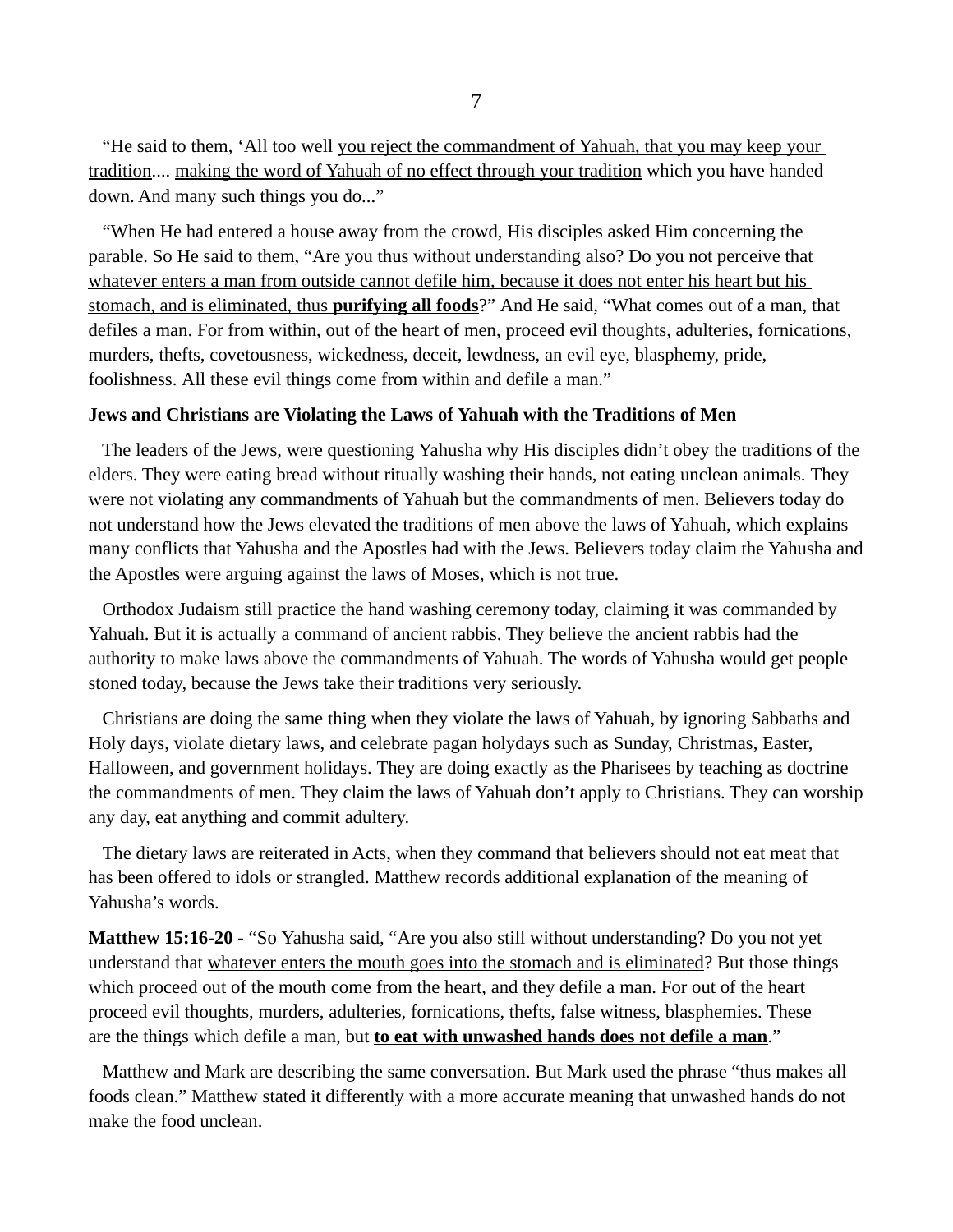# **Believers Today are Perverting Biblical Doctrine**

Believers today are deceived and ignoring the law of Yahuah and do not distinguish clean and unclean foods or keep the Sabbath.

**Ezekiel 22:23-30** - "And the word of Yahuah came to me, saying, "Son of man, say to her: 'You are a land that is not cleansed or rained on in the day of indignation.' The conspiracy of her prophets in her midst is like a roaring lion tearing the prey; they have devoured people; they have taken treasure and precious things; they have made many widows in her midst. **Her priests have violated My law and profaned My holy things; they have not distinguished between the holy and unholy, nor have they made known the difference between the unclean and the clean** ; and they have hidden their eyes from My Sabbaths, so that I am profaned among them. Her princes in her midst are like wolves tearing the prey, to shed blood, to destroy people, and to get dishonest gain. Her prophets plastered them with untempered mortar, seeing false visions, and divining lies for them, saying, 'Thus says Yahuah Aluah,' when Yahuah had not spoken. The people of the land have used oppressions, committed robbery, and mistreated the poor and needy; and they wrongfully oppress the stranger. So  $\underline{I}$  sought for a man among them who would make a wall, and stand in the gap before Me on behalf of the land**, that I should not destroy it**; but I found no one. Therefore I have poured out My indignation on them; I have consumed them with the fire of My wrath; and I have recompensed their deeds on their own heads," says Yahuah El Shaddai.

 The devout preachers who pervert the scriptures are equated to roaring lions that destroy the church. They are roaring lions, like Satan, wolves in sheep's clothing. They do not distinguish between holy and unholy, clean and unclean. They do not honor the Sabbath days. The church today is drowning in false prophets, destroying men's souls. This is the reason that the nation is being destroyed by evil men with lies, tyranny, and death by the medical establishment.

 There are many good, devout pastors today who have a heart for Yahuah. They don't know that they should be obedient to the laws of Yahuah. But they have faith in Yahusha, and Yahuah and are filled with the Holy Spirit. They will eventually learn the truth and repent of their lawlessness. Their spirit will be convicted if they hear the truth.

# **Does It Matter To Yahuah What Believers Eat?[2](#page-7-0)**

 In Peter's vision, the sheet full of unclean animals and birds, came down from heaven. This means that it is a message from Yahuah. Peter knew that eating unclean animals is an abomination to Yahuah. He was astonished when Yahuah said, "Arise Peter, kill and eat." Peter's response was to refuse to do it.

 Today, modern Christianity sees this vision as proof that Yahuah changed the dietary laws. Abominable foods are now clean and acceptable. However, the text is clear that the vision had nothing to do with food. It was a metaphor for Yahuah's plan to make Gentiles clean and acceptable through

<span id="page-7-0"></span><sup>2</sup> Daniel Joseph, PETER'S VISION, Part 2, [https://www.youtube.com/watch?v=dnkVAmMx\\_J4](https://www.youtube.com/watch?v=dnkVAmMx_J4), 2015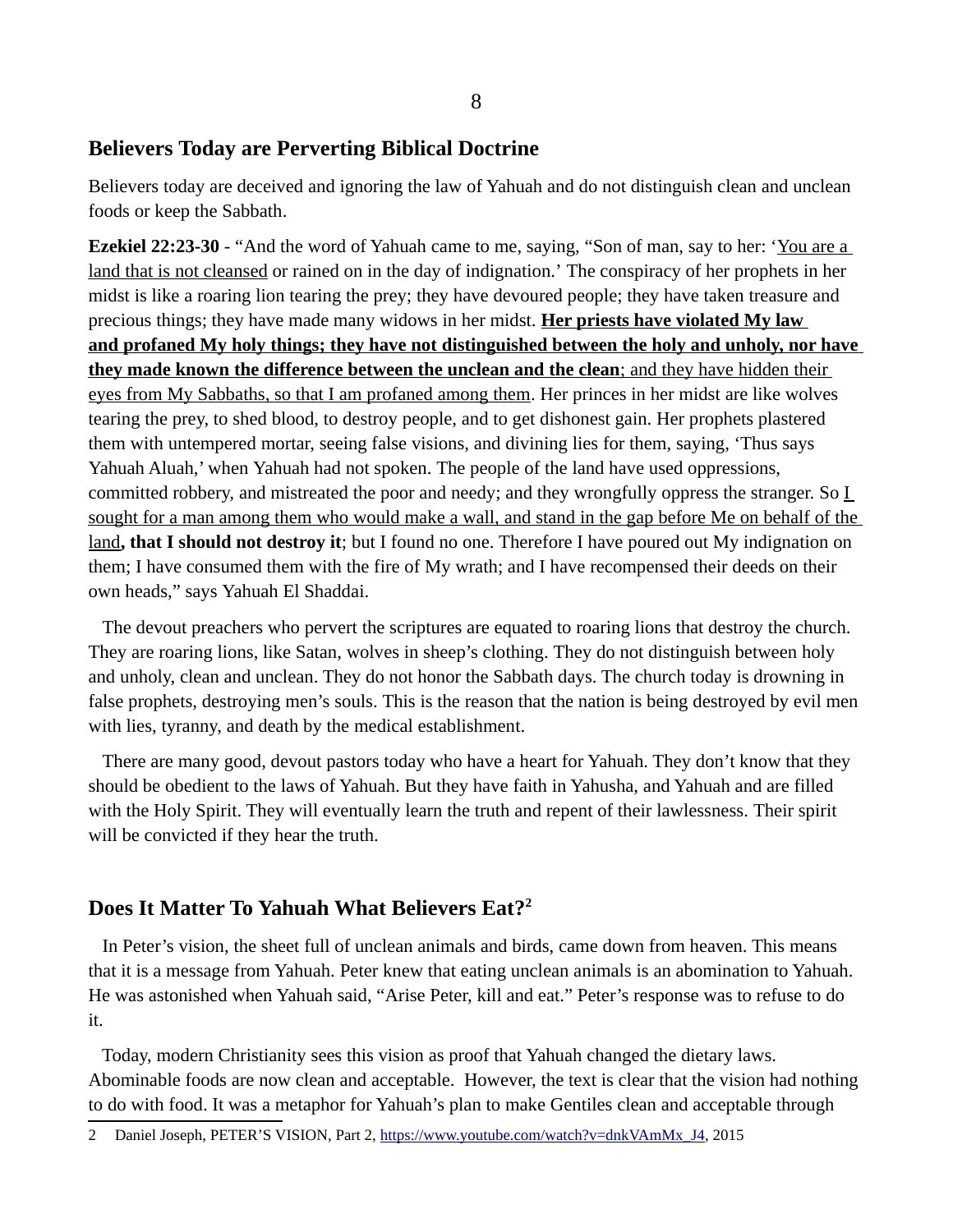repentance and forgiveness. To tear down the wall between Jews and Gentiles, and creating one new nation filled with the Holy Spirit, who would bear fruit for the kingdom of heaven.

 The Jews had always considered the Gentiles as unclean and abominable. But, Yahuah did a new thing through Yahusha the Messiah, who tore down the middle wall of separation which kept the Gentiles out of the Temple.

 Christians use Mark 7, to say Yahusha declared all foods clean. But Yahusha's conflict with the Jews had nothing to do with meat. It was about the disciples eating bread without the ritual of washing their hands, violating the Jewish man-made law. This was not a law of the Torah, but the tradition of the elders.

 Yahusha gave a discourse about the Jews elevating their traditions above the laws of Moses in the Torah. He said that eating with unwashed hands does not defile the temple of the body. What defiles the body is violating the laws of Yahuah. Sin comes out of a man from his spirit. Eating with unwashed hands does not violate any laws of the Torah. It is unfortunate that Mark added the phrase, "thus purifying all foods." Some Bible translations state, "Jesus has declared all foods clean."

 Modern Christianity takes the position that it doesn't matter to Yahuah what people eat. Because He has made everything clean. They say that the laws of Moses no longer governs Christians. The law itself has been done away with.

 **The basic question for believers to investigate is: does it matter to Yahuah what believers eat? Has modern Christianity been deceived like Eve was in the Garden of Eden.** Satan convinced her to eat the forbidden fruit; that she would not die as Yahuah had said. Modern Christianity claims the law has become obsolete and is only practiced by the Jews. Scriptures will show that the food laws are an important and pervasive element of the laws of Yahuah because it defiles the temple of the Holy Spirit. They are as important as laws against sexual immorality. Satan's primary purpose is to convince believers that the law is not important to prevent them from entering the kingdom of heaven. It also prevents the believers from experiencing the power of the Holy Spirit and seeing miracles. The Holy Spirit cannot enter a defiled body.

 Believers must analyze the ways to worship Yahuah in the Word. Satan is still doing what he did in the Garden to Eve. The first sin was a violation of a food law. Satan said to Eve, "did Yahuah really say that you are not to eat of all the trees of the garden?" She responded that "we cannot eat of the tree of the knowledge of good and evil." What did Satan do? He removed the fear of Yahuah's judgment and said, "did Yahuah really command that? You will surely not die." That is nearly identical to what the churches are teaching today about the food laws.

 It emphatically does matter to Yahuah what believers eat. The food laws are still binding, they are still a distinction between clean and unclean animals. If believers are dedicated followers of Yahusha, they should want to be obedient to His laws. It is absolutely necessary to be chosen, after the resurrection at the judgment seat of Yahusha, to enter the gates of the kingdom of heaven. The word says that Yahuah will destroy those that defile their body.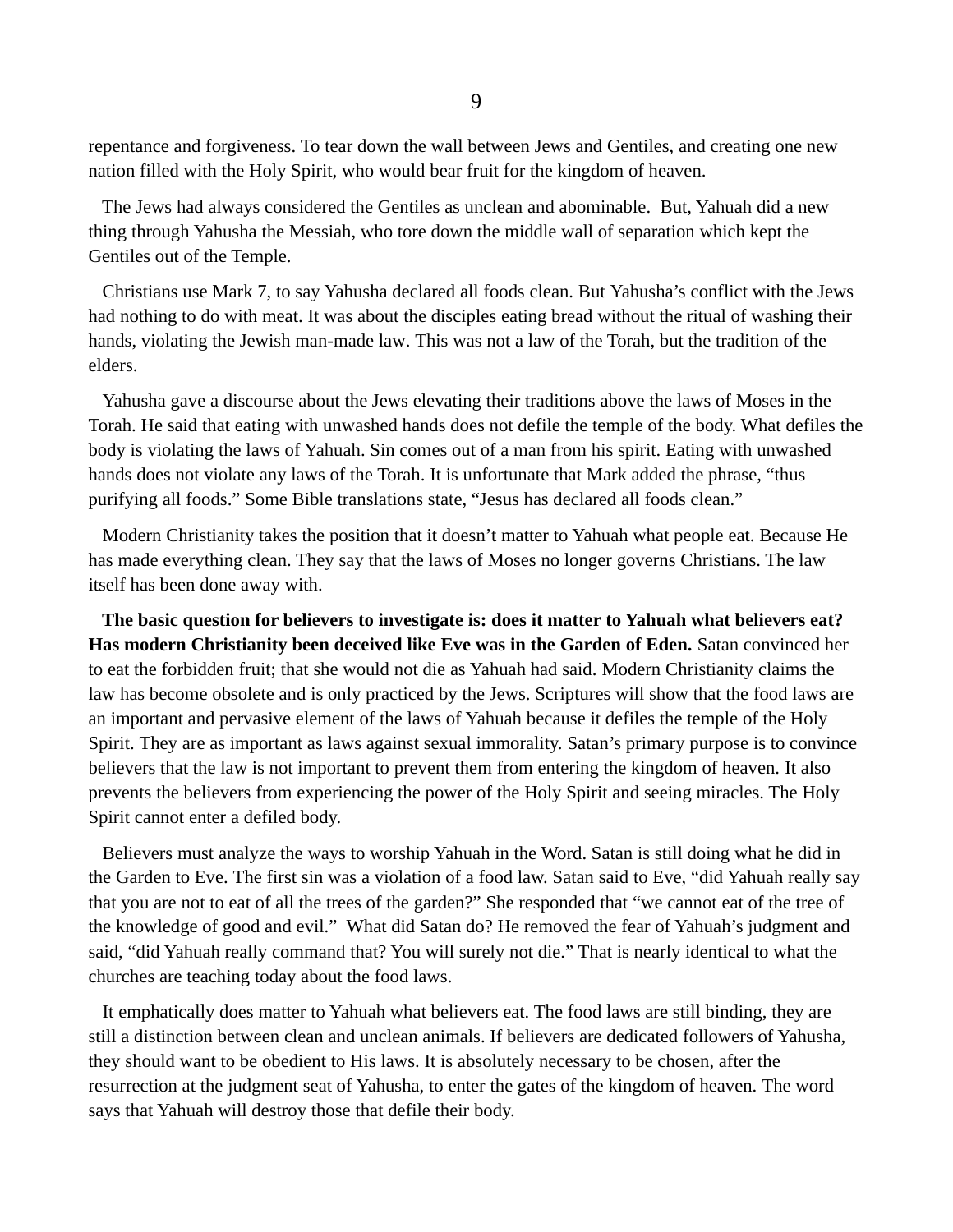**1 Corinthians 3:17** – "If anyone defiles the temple of Yahuah, Yahuah will destroy him. For the temple of Yahuah is holy, which temple you are."

## **The Spiritual Concept of the Food Laws**

 There is a spiritual concept given within the food laws that believers are not aware of. It gives the believer the correct perspective of Yahuah's laws.

# **Leviticus 11**

Summary of Clean and Unclean Food

### Animals

 **Any animal that has divided hoofs and chews the cud is clean**. This includes cows, sheep, goats, deer, elk, moose and antelope, etc. This does not include pigs, rabbits, squirrels, bears, coyotes, woodchucks, camels, horses, zebras, or any animal that walks on its paws.

### Creatures in the Water

 **Everything in the waters that has fins and scales are clean**. Everything else is unclean, including catfish, sharks, whales, eels, lobster, crabs, clams and shrimp, etc.

### Birds

 **Birds that are clean include chickens, ducks and turkeys**. Birds that are unclean include eagles, vultures, osprey, buzzard, kite, raven, ostrich, hawk, sea gull, owl, cormorant, stork, heron and bats.

### Insects and Other Creatures

 **Clean insects include grasshoppers crickets and locusts**. All winged insects that walk on all four legs are unclean. The unclean creatures include the alligators, lizards, weasels, and the mouse.

### Blood

Blood is unclean and any animal that dies or its blood is not drained out is unclean.

**Leviticus 11:1-46** - "Yahuah spoke to Moses and Aaron, saying to them: Speak to the people of Israel, saying:

From among all the land animals, these are the creatures that you may eat. Any animal that has divided hoofs and is cleft-footed and chews the cud—such you may eat. But among those that chew the cud or have divided hoofs, you shall not eat the following: the camel, for even though it chews the cud, it does not have divided hoofs; it is unclean for you. The rock badger, for even though it chews the cud, it does not have divided hoofs; it is unclean for you. The hare, for even though it chews the cud, it does not have divided hoofs; it is unclean for you. The pig, for even though it has divided hoofs and is cleftfooted, it does not chew the cud; it is unclean for you. Of their flesh you shall not eat, and their carcasses you shall not touch; they are unclean for you.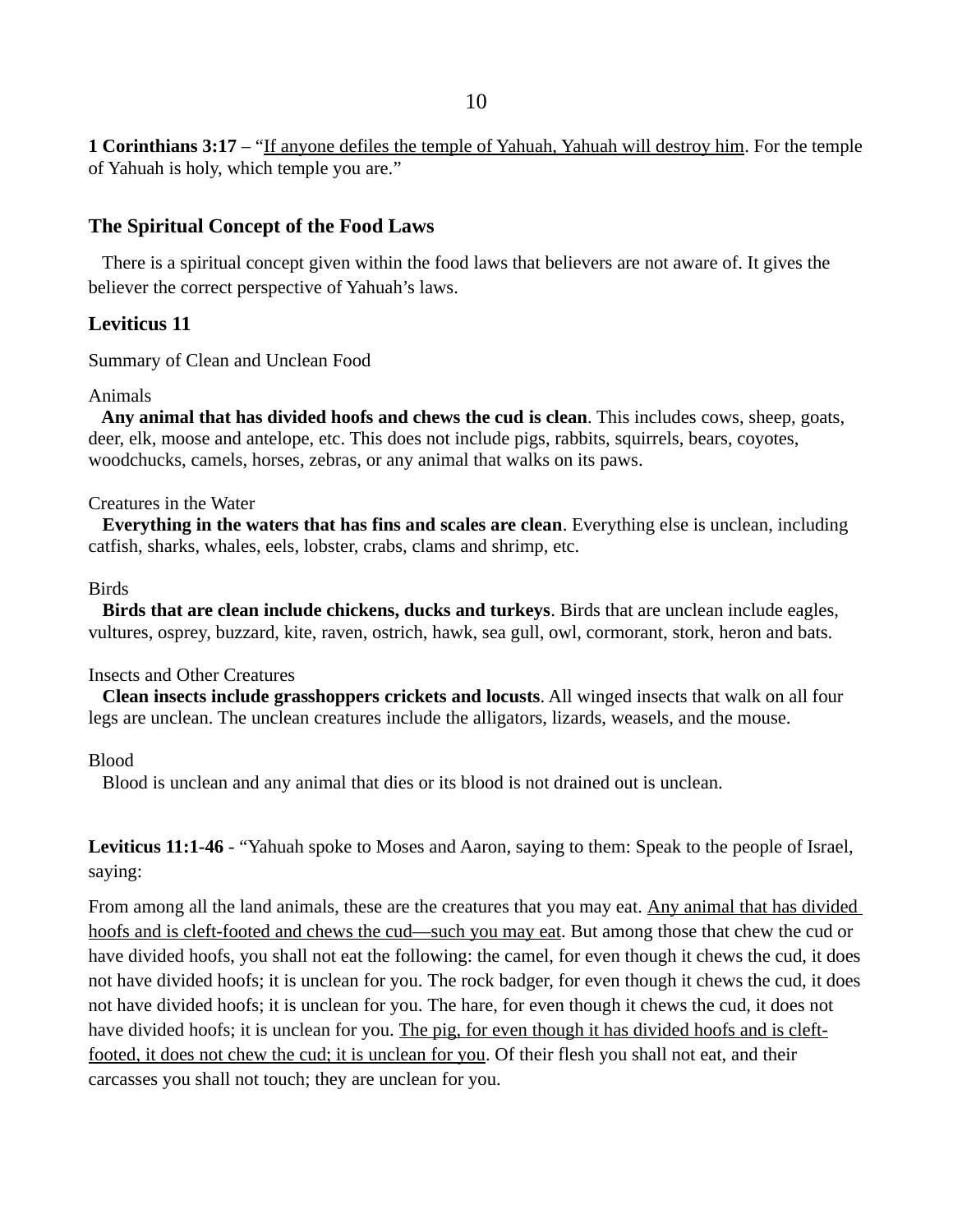9 These you may eat, of all that are in the waters. Everything in the waters that has fins and scales, whether in the seas or in the streams—such you may eat. But anything in the seas or the streams that does not have fins and scales, of the swarming creatures in the waters and among all the other living creatures that are in the waters—they are detestable to you and detestable they shall remain. Of their flesh you shall not eat, and their carcasses you shall regard as detestable. Everything in the waters that does not have fins and scales is detestable to you.

13 These you shall regard as detestable among the birds. They shall not be eaten; they are an abomination: the eagle, the vulture, the osprey, the buzzard, the kite of any kind; every raven of any kind; the ostrich, the nighthawk, the sea gull, the hawk of any kind; the little owl, the cormorant, the great owl, the water hen, the desert owl, the carrion vulture, the stork, the heron of any kind, the hoopoe, and the bat.

20 All winged insects that walk upon all fours are detestable to you. But among the winged insects that walk on all fours you may eat those that have jointed legs above their feet, with which to leap on the ground. Of them you may eat: the locust according to its kind, the bald locust according to its kind, the cricket according to its kind, and the grasshopper according to its kind. But all other winged insects that have four feet are detestable to you.

24 By these you shall become unclean; whoever touches the carcass of any of them shall be unclean until the evening, and whoever carries any part of the carcass of any of them shall wash his clothes and be unclean until the evening. Every animal that has divided hoofs but is not cleft-footed or does not chew the cud is unclean for you; everyone who touches one of them shall be unclean. All that walk on their paws, among the animals that walk on all fours, are unclean for you; whoever touches the carcass of any of them shall be unclean until the evening, and the one who carries the carcass shall wash his clothes and be unclean until the evening; they are unclean for you.

29 These are unclean for you among the creatures that swarm upon the earth: the weasel, the mouse, the great lizard according to its kind, the gecko, the land crocodile, the lizard, the sand lizard, and the chameleon. These are unclean for you among all that swarm; whoever touches one of them when they are dead shall be unclean until the evening. And anything upon which any of them falls when they are dead shall be unclean, whether an article of wood or cloth or skin or sacking, any article that is used for any purpose; it shall be dipped into water, and it shall be unclean until the evening, and then it shall be clean. And if any of them falls into any earthen vessel, all that is in it shall be unclean, and you shall break the vessel. Any food that could be eaten shall be unclean if water from any such vessel comes upon it; and any liquid that could be drunk shall be unclean if it was in any such vessel. Everything on which any part of the carcass falls shall be unclean; whether an oven or stove, it shall be broken in pieces; they are unclean, and shall remain unclean for you. But a spring or a cistern holding water shall be clean, while whatever touches the carcass in it shall be unclean. If any part of their carcass falls upon any seed set aside for sowing, it is clean; but if water is put on the seed and any part of their carcass falls on it, it is unclean for you.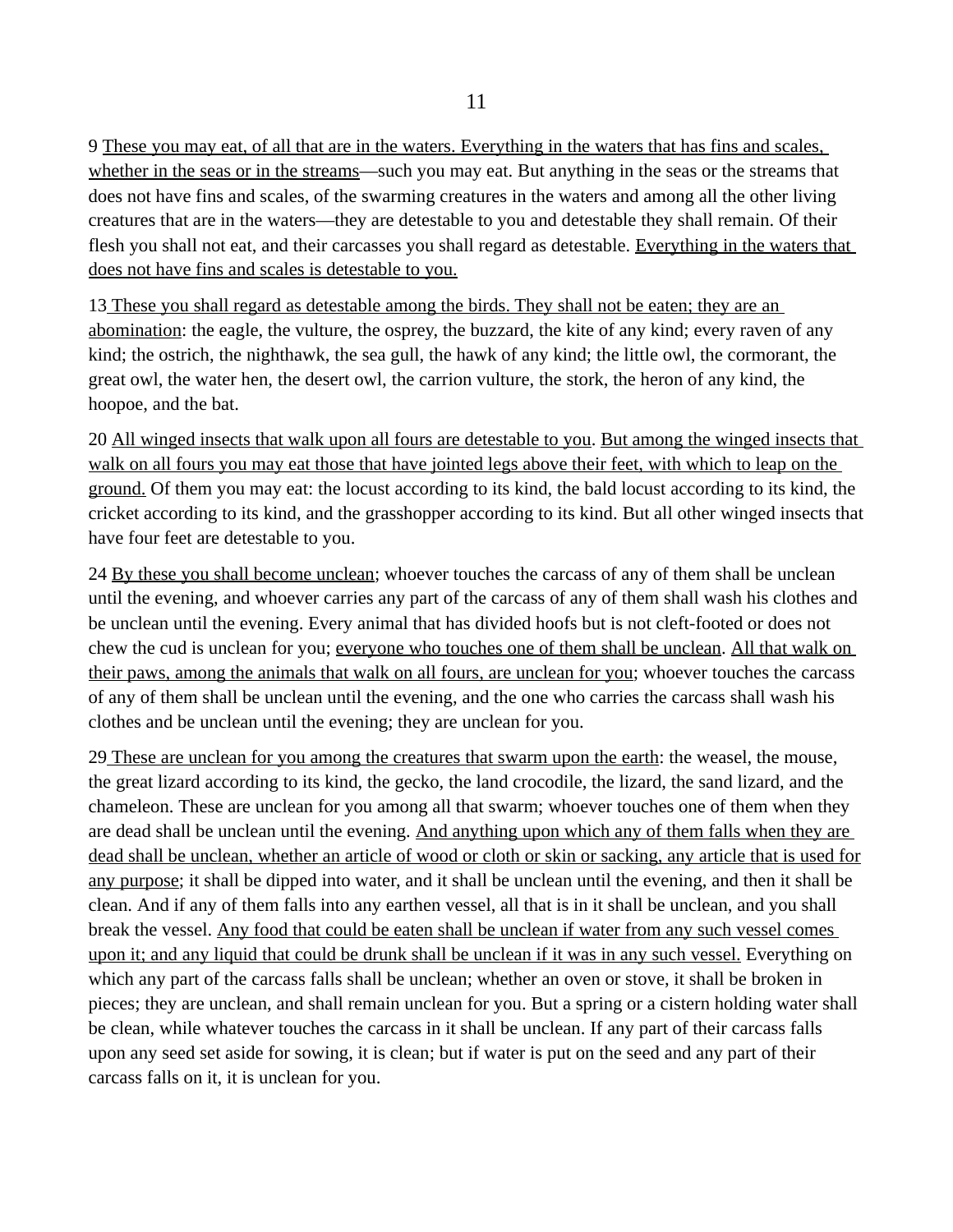39 If an animal of which you may eat dies, anyone who touches its carcass shall be unclean until the evening. Those who eat of its carcass shall wash their clothes and be unclean until the evening; and those who carry the carcass shall wash their clothes and be unclean until the evening.

41 All creatures that swarm upon the earth are detestable; they shall not be eaten. Whatever moves on its belly, and whatever moves on all fours, or whatever has many feet, all the creatures that swarm upon the earth, you shall not eat; for they are detestable. You shall not make yourselves detestable with any creature that swarms; you shall not defile yourselves with them, and so become unclean. **For I am Yahuah your Aluah; sanctify yourselves therefore, and be holy, for I am holy**. You shall not defile yourselves with any swarming creature that moves on the earth. For I am Yahuah who brought you up from the land of Egypt, to be your Aluah; you shall be holy, for I am holy.

46 This is the law of the animals and the birds and every living creature that moves through the waters and every creature that creeps upon the earth, to make a distinction between the unclean and the clean, and between the living creature that may be eaten and the living creature that may not be eaten."

 There is no stone unturned in this chapter. It covers it all. Everything that was created by Yahuah that is in the air, the land or the sea. Everything is dealt with in this chapter. First He deals with that which is on the land. He gives characteristic traits of specific animals to identify, that some animals have and others do not. If it is on land it must have a split hoof and chew the cud, such as sheep, goats and cows. These are clean and can be eaten.

 It is fascinating that when Yahuah created the animals and the fish of the sea, He intentionally designed characteristics on their body in a very specific manner that distinguish between clean and unclean. They were designed so that His people can identify them. Which may be eaten and which may not be eaten. He literally put a special mark on those animals which are clean. And the mark is a testimony of two features.

### **The Testimony of Two Witnesses**

 One of the most fundamental principles throughout scripture from the beginning to the end everywhere. All things are established on the testimony of two or three witnesses. If believers understand this concept, doors of understanding will be unlocked. All judgment is based on two or three witnesses. When Yahusha sent out His disciples, He sent them out in pairs of two. In **Mark 6**, He sent His disciples out in pairs because He wanted to establish the facts of the gospel with two witnesses. All things of Yahuah are established on the testimony of two.

### **Matthew 18:20** – "Where two or three are gathered in My name, I am there among them."

 When Yahuah wrote the ten commandments, He wrote them on two tablets. He could have written them on one tablet. His law, was established on two tablets. When Pharaoh was given a dream, he was given it twice with different metaphors, cows and corn. A day is established on the testimony of two. In creation, the morning and the evening were the first day. Two great lights govern the days, the sun governs the day and the moon governs the night. Procreation requires a man and a woman to be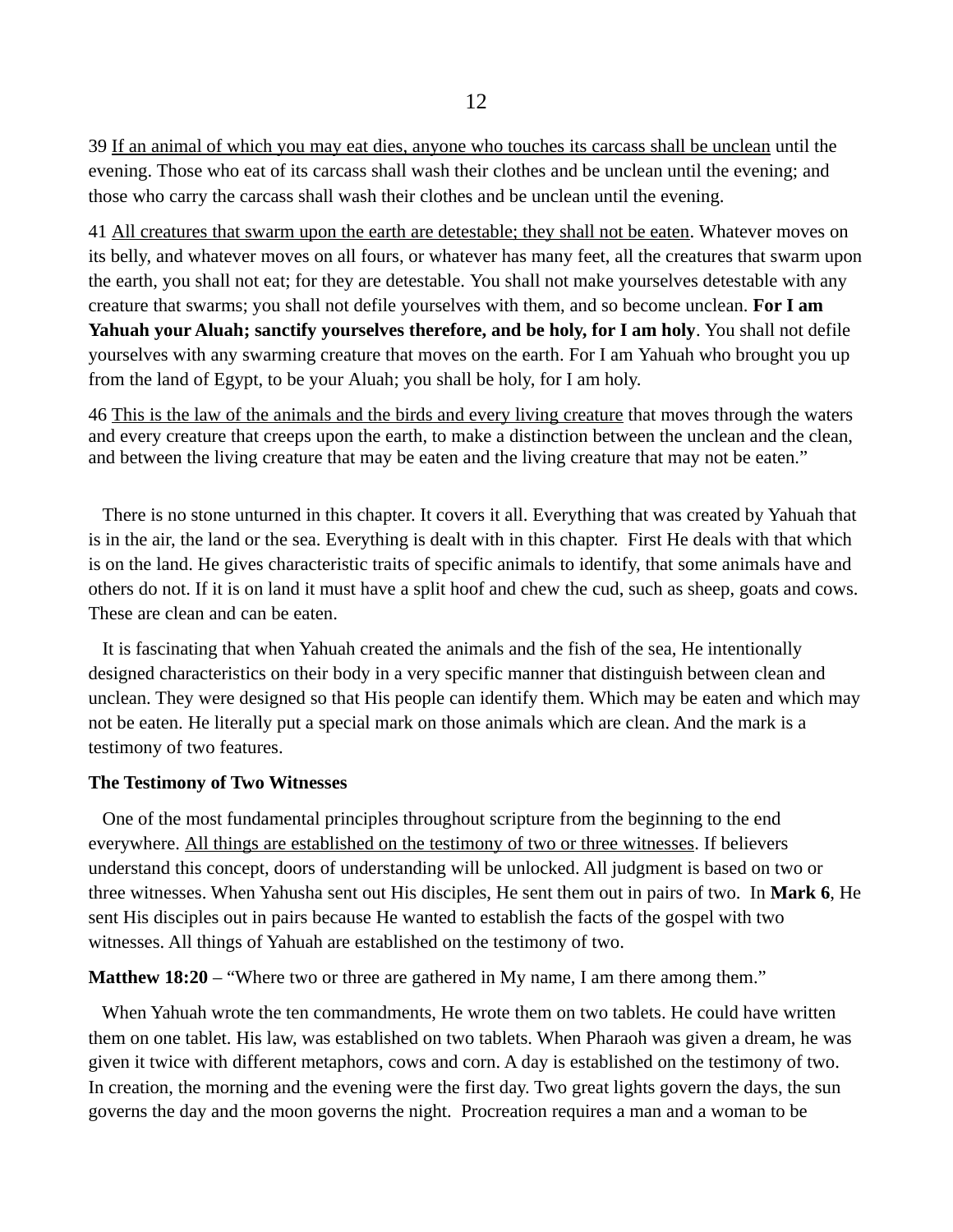fruitful and multiply to establish life. This comes from the mind of Yahuah. This is the divine nature of Yahuah. It is throughout scripture. The Father. Son and the Holy spirit rule the universe. The Father created the Earth through His Son. Redemption is established through His Son. He is going to judge the world through His Son. All things are established on the testimony of two. It is a spiritual concept in the nature of Yahuah.

 What does this have to do with food laws? All the of the clean animals in Leviticus are established by two characteristics. Yahuah has established what is clean by His marks. Believers that understand this are acknowledging that Yahuah is the Creator.

**Romans 1:18-22** - "For the wrath of Yahuah is revealed from heaven against all ungodliness and wickedness of those who by their wickedness suppress the truth. For what can be known about Yahuah is plain to them, because Yahuah has shown it to them. Ever since the creation of the world his eternal power and divine nature, invisible though they are, have been understood and seen through the things he has made. So they are without excuse; for though they knew Yahuah, they did not honor him as Yahuah or give thanks to him, but they became futile in their thinking, and their senseless minds were darkened. Claiming to be wise, they became fools; and they exchanged the glory of the immortal Yahuah for images resembling a mortal human being or birds or four-footed animals or reptiles."

 Some believers see the divine nature of Yahuah in the creation and make the distinction between clean and unclean because the Creator has established it. The clean animals are marked. It is also interesting that righteous men have also been marked by the testimony of two: those who keep the law **and** have the faith of Yahusha the Messiah. This is how Yahuah distinguishes the clean men from the unclean men.

**Revelation 14:12** – "Here is the patience of the saints, here are those who keep the commandments of Yahuah and the faith of Yahusha."

### **Food Laws Established at Creation**

 Many believers think the food laws were established with the law given to Moses. That is not the truth. Yahuah made the distinction at creation with the sons of Adam and Eve as well as Noah. They were told to distinguish between clean and unclean animals. The scripture says that Abel offered the best of his flock to Yahuah as a sacrifice. These were sheep or goats. Noah was also told to distinguish between clean and unclean animals.

**Genesis 7:1-2** - "Then Yahuah said to Noah, "Go into the ark, you and all your household, for I have seen that you alone are righteous before me in this generation. Take with you seven pairs of all clean animals, the male and his female; and a pair of the animals that are not clean, the male and his female;

 Yahuah wants His people to distinguish between clean and unclean to be holy. This is a spiritual concept that most believers don't understand. He wants them to be holy so He can be their Aluah. When believers repent and seek forgiveness from Yahusha, He takes them out of spiritual bondage. So it is necessary for them to be holy to exist in His kingdom, which is holy. Yahusha tells His disciples to be perfect as their Father in heaven is perfect.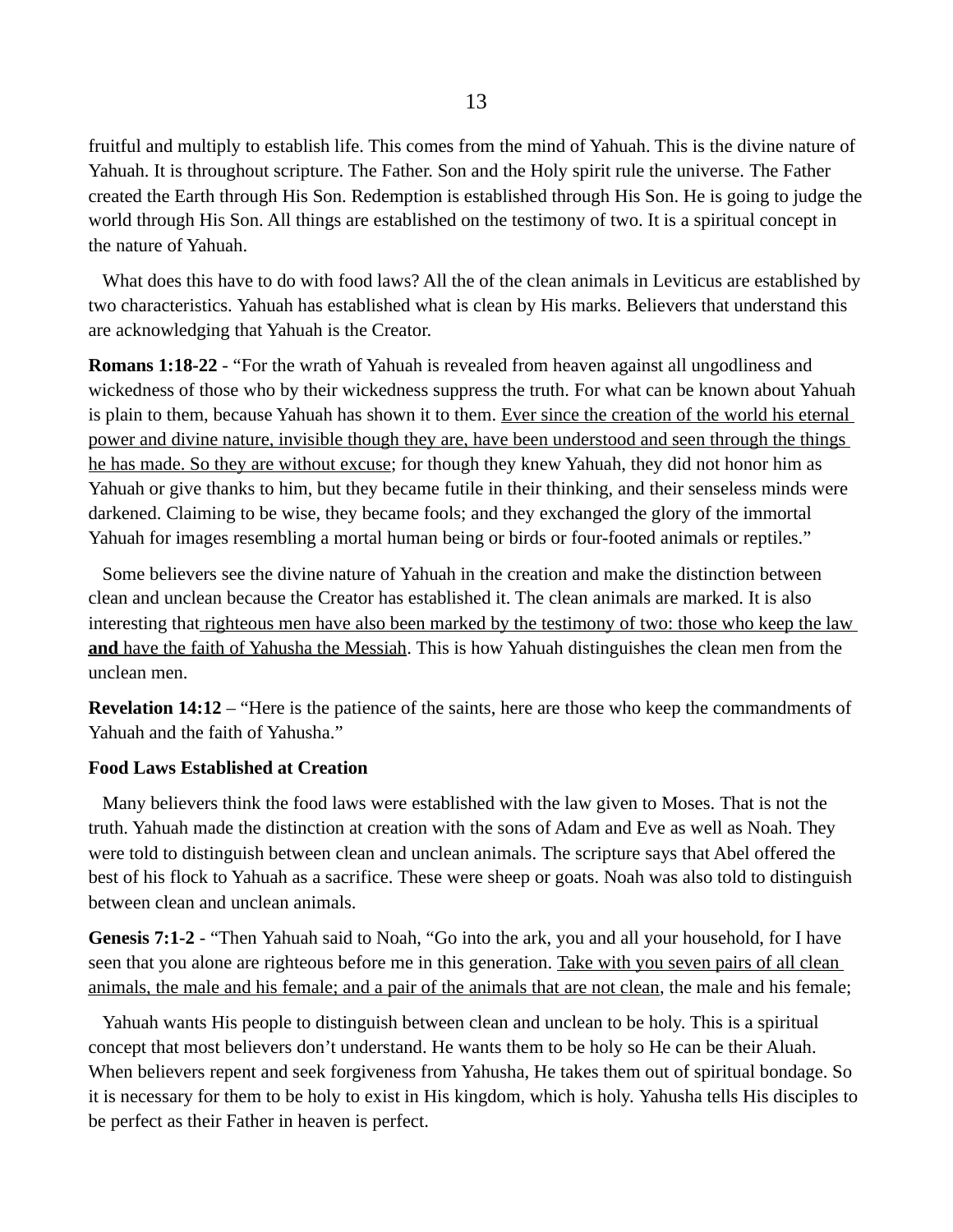**Leviticus 11:44-47** - "**For I am Yahuah your Aluah; sanctify yourselves therefore, and be holy,**  for I am holy. You shall not defile yourselves with any creeping thing that creeps on the earth. For I am Yahuah who brought you up from the land of Egypt, to be your Aluah; you shall be holy, for I am holy. This is the law of the animals and the birds and every living creature that moves through the waters and every creature that creeps upon the earth, to distinguish between the unclean and the clean, and between the living creature that may be eaten and the living creature that may not be eaten."

 The important factor of the food laws is that holiness is at stake. Believers are commanded to make a distinction between the clean and the unclean because He is holy. Not to earn salvation, but to be allowed in His holy presence. This explains why Satan would like to get believers to ignore the food laws. The same reason He convinced Eve to violate a food law, to remove her from Yahuah's presence. He does not want believers to be holy. He wants to destroy us or defile us so we cannot take authority over him as leaders in the kingdom.

### **The Four Laws for New Believers**

 Believes claim the decision that new believers don't have to keep the law means the law has been done away with. They say believes don't have to keep the food laws. This is perverse logic since the four laws commanded of new believers in **Acts 10** are mostly food laws.

 When Yahuah brought Gentiles into the faith, it sent shock waves throughout the Jewish Messianic believers. The Jewish believers could not believe that Gentiles could receive the Holy Spirit. It became such a conflict that there was a division within the believers over what to do with the Gentiles. Jewish believers kept the law. But the new Gentile believers did not know the law. There was mass discussion. It was the number one issue in the first century. The issue was whether or not the Gentiles had to be circumcised after coming into the faith.

Acts 15:1-11 - "And certain men came down from Judea and taught the brethren, "*Unless you are* circumcised according to the custom of Moses, you cannot be saved." Therefore, when Paul and Barnabas had no small dissension and dispute with them, they determined that Paul and Barnabas and certain others of them should go up to Jerusalem, to the apostles and elders, about this question.

 "So, being sent on their way by the church, they passed through Phoenicia and Samaria, describing the conversion of the Gentiles; and they caused great joy to all the brethren. And when they had come to Jerusalem, they were received by the church and the apostles and the elders; and they reported all things that Yahuah had done with them. But some of the sect of the Pharisees who believed rose up, saying, "It is necessary to circumcise them, and to command them to keep the law of Moses.""

### **The Jerusalem Council**

**Acts 15:6-11** - "Now the apostles and elders came together to consider this matter. And when there had been much dispute, Peter rose up and said to them: "Men and brethren, you know that a good while ago Yahuah chose among us, that by my mouth the Gentiles should hear the word of the gospel and believe. So Yahuah, who knows the heart, acknowledged them by giving them the Holy Spirit, just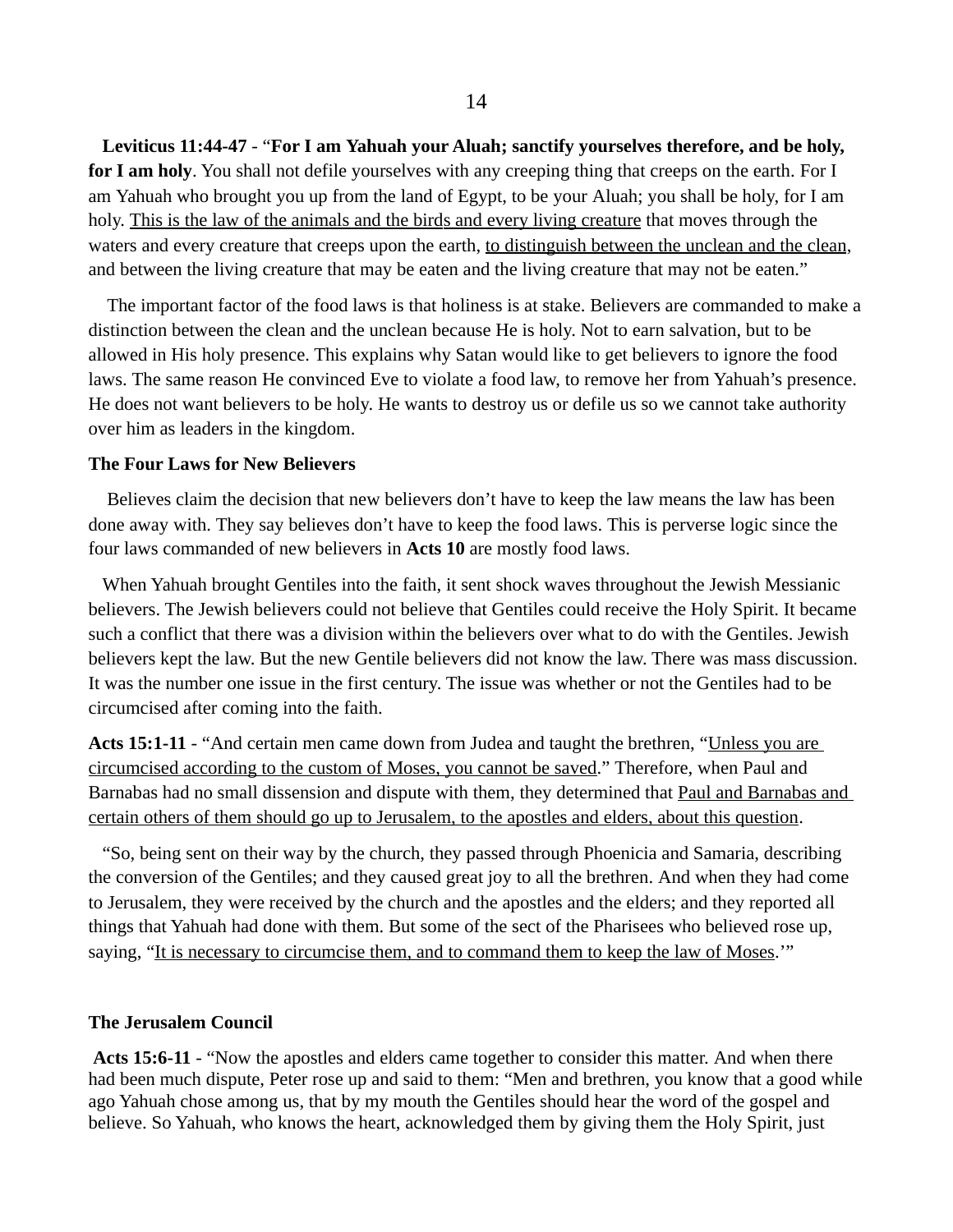as He did to us, and made no distinction between us and them, purifying their hearts by faith. Now therefore, why do you test Yahuah by putting a yoke on the neck of the disciples which neither our fathers nor we were able to bear? But we believe that through the grace of the Master Yahusha the Messiah we shall be saved in the same manner as they."

 Paul believed that when the Gentiles receive the Holy Spirit, they receive the circumcision made without hands in the spirit and they would hear the law in the synagogues. James, the head of the Jerusalem council, made a judgment in the matter:

**Acts 15:12-17** - "Then all the multitude kept silent and listened to Barnabas and Paul declaring how many miracles and wonders Yahuah had worked through them among the Gentiles. And after they had become silent, James answered, saying, "Men and brethren, listen to me: Simon has declared how Yahuah at the first visited the Gentiles to take out of them a people for His name. And with this the words of the prophets agree, just as it is written:

'After this I will return and will rebuild the tabernacle of David, which has fallen down; I will rebuild its ruins, and I will set it up; so that the rest of mankind may seek Yahuah, even all the Gentiles  **who are called by My name, says Yahuah** who does all these things.'(Amos 9:11,12)

 The Apostles were experiencing what was prophesied by the prophets. It is amazing that the Jews are not able to understand these prophecies. James issues a decree to all believers that new believers do not have to keep all the law because they will learn it over time in the synagogue.

### **The Jerusalem Decree**

**Acts 15:18-29** - "Known to Yahuah from eternity are all His works. **Therefore I judge that we should not trouble those from among the Gentiles who are turning to Yahuah, but that we write to them to abstain from things polluted by idols, from sexual immorality, from things strangled, and from blood. For Moses has had throughout many generations those who preach him in every city, being read in the synagogues every Sabbath."** Then it pleased the apostles and elders, with the whole church, to send chosen men of their own company to Antioch with Paul and Barnabas, namely, Judas who was also named Barsabas, and Silas, leading men among the brethren.

 They wrote this letter by them: The apostles, the elders, and the brethren, To the brethren who are of the Gentiles in Antioch, Syria, and Cilicia: Greetings.

 Since we have heard that some who went out from us have troubled you with words, unsettling your souls, saying, "You must be circumcised and keep the law"—to whom we gave no such commandment — it seemed good to us, being assembled with one accord, to send chosen men to you with our beloved Barnabas and Paul, men who have risked their lives for the name of our Aluah Yahusha the Messiah. We have therefore sent Judas and Silas, who will also report the same things by word of mouth. For it seemed good to the Holy Spirit, and to us, to lay upon you no greater burden than these necessary things: that you abstain from things offered to idols, from blood, from things strangled, and from sexual immorality. If you keep yourselves from these, you will do well. Farewell.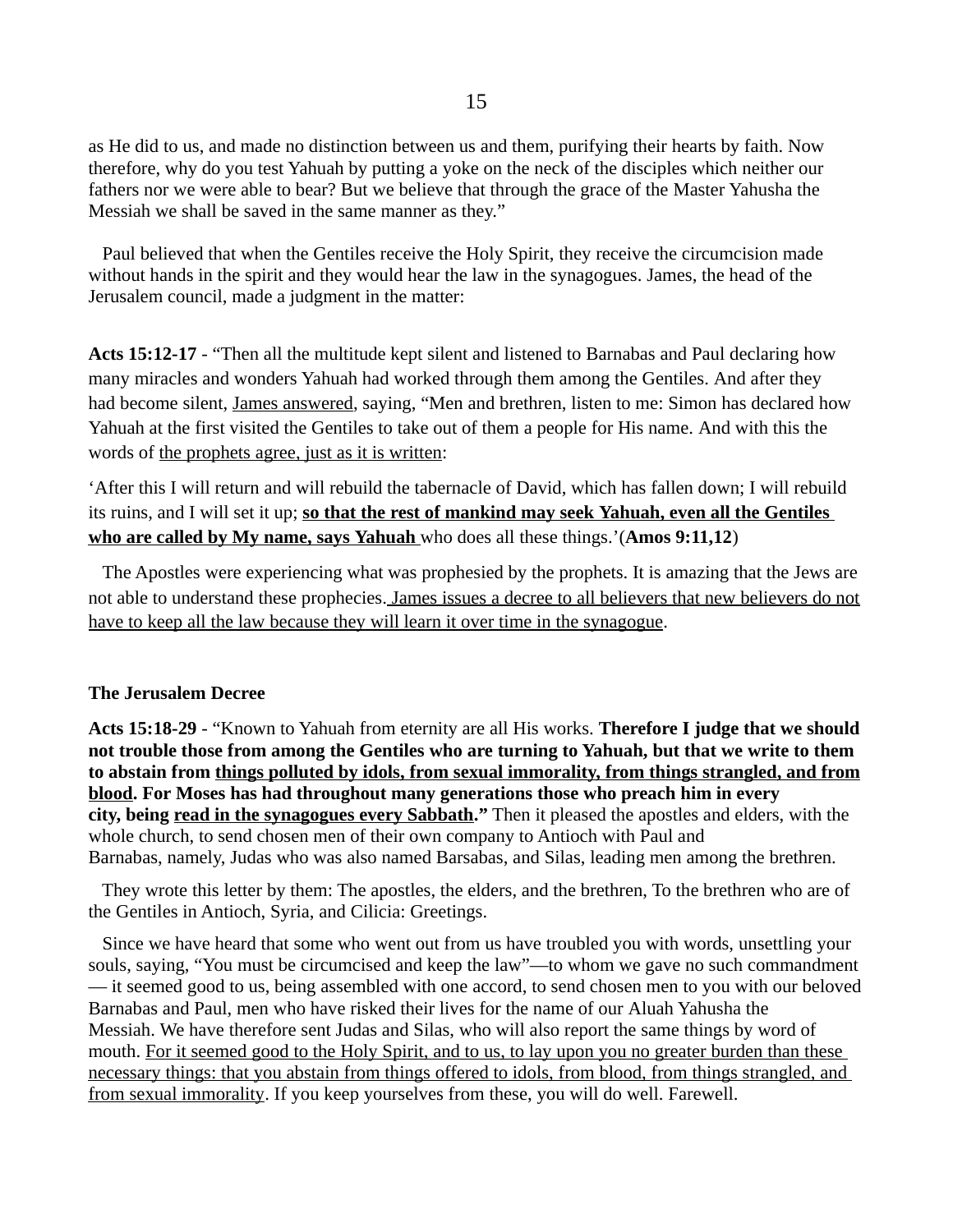The issue being addressed is the only laws that new Gentile believers must observe when they enter the faith and begin turning to Yahuah. There are four specific commandments are being imposed upon them. (1) abstain from things polluted by idols, (2) sexual immorality, (3) from things strangled, and (4) from blood. The question is: why did they choose these four laws from the 613 commandments in the scriptures? What makes them so special that they must be obeyed first? Three of the four commandments are a specific group of food laws. They are the ways that clean foods become defiled.

 If a cow is offered to idols, it becomes unclean. If the cow has been strangled, its blood is still in the meat and Yahuah commanded Adam, Noah and the Israelites not to eat blood. Obviously the food laws were not done away with. It is the first laws believers are commanded to keep. Today the Church is teaching that all the law has been done away with. Why are the apostles commanding these laws? How are the food laws related to sexual immorality? Both of them defile the temple of the Holy Spirit who cannot live in a defiled body.

**1 Corinthians 6:15-20** - "Do you not know that your bodies are members of Christ? Shall I then take the members of Christ and make them members of a harlot? Certainly not! Or do you not know that he who is joined to a harlot is one body with her? For "the two," He says, "shall become one flesh." But he who is joined to Yahuah is one spirit with Him. Flee sexual immorality. **Every sin that a man does is outside the body, but he who commits sexual immorality sins against his own body. Or do you not know that your body is the temple of the Holy Spirit who is in you**, whom you have from Yahuah, and you are not your own? For you were bought at a price; therefore glorify Yahuah in your body and in your spirit, which are Yahuah's."

 It makes sense that these laws had to be immediately imposed upon the Gentiles, because, the Holy Spirit cannot exist in a defiled body. This explains why believers today who ignore the food laws do not have the full power or guidance of the Holy Spirit or pray in the Spirit. Violation of these laws defile the believers temple. These new Gentile believers were being anointed by the Holy Spirit. They must immediately cleanse their temple.

### **The Food Laws in Scriptures**

 Believers today claim they don't have to keep the law because these scriptures say that believers only have to keep these four laws. Some say that the rest of the food laws were done away with. Is it okay for believers to violate the ten commandments, such as stealing, taking Yahuah's name in vain, killing and lying, etc? None of them are mentioned here. Of course not. These commandments do not do away with the law. James said they expected the new believers to learn the law in the synagogue over time. Today new believers are being taught to ignore the sabbath, and all the law. This is why the Church is failing and the land is being taken over by evil.

**Acts 15:21** - "Moses has had throughout many generations those who preach him in every city, being read in the synagogues every Sabbath"

### **The Food Laws are as Important as Sexual Immorality**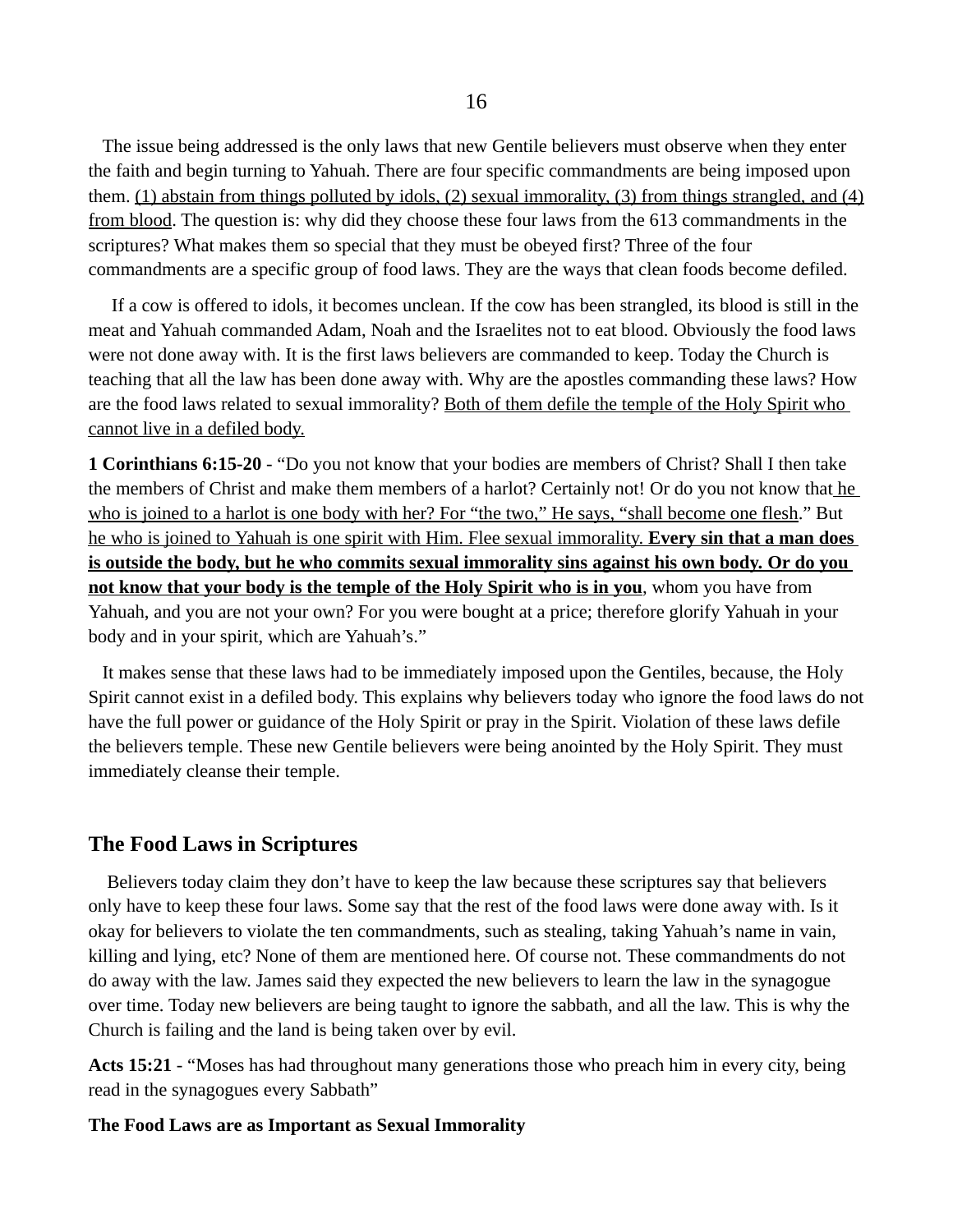A question to ask is, how are believers all over the world from different cultures and different religions going to know what sexual immorality is? It is difficult to find any two people to agree on what sexual immorality is. Is it fornication, marrying fornicators or those who are divorced, or of the same sex? It is an ambiguous term without a source to define it. The source to define it is the Torah. There is nothing in the new testament about having sex with animals. Today some believers are saying they can do anything that is not forbidden in the new testament.

 Sexual immorality is defined in detail in **Leviticus 18 and 20**. And at the end of Chapter 20, it says to distinguish between clean and unclean animals.

**Leviticus 20:25,26** - "You shall therefore distinguish between clean animals and unclean, between unclean birds and clean, and you shall not make yourselves abominable by beast or by bird, or by any kind of living thing that creeps on the ground, which I have separated from you as unclean. And you shall be holy to Me, for I Yahuah am holy, and have separated you from the peoples, that you should be Mine.

 There is nothing in the new testament that does away with the food laws. Any argument against them is total fantasy. Peters vision was not about literal food, any more than Pharaoh's dream was about cows or Joseph's dream was about wheat sheaves. It was a metaphor for unclean Gentiles. In Mark 7, Yahusha was not even discussing meat. He was dealing with the Jewish tradition of ritual washing of hands. Some people like to use **1 Corinthian 10:23-31**, to say all foods are lawful. But Paul was talking about eating clean foods that were offered to idols, making them common. He is saying that it is lawful if the believer doesn't know that it was offered to idols.

#### **Do Not Judge Other Believers Conduct**

 Yahusha will judge all believers at the resurrection. Believes should not condemn those who violate the law. When a believer had a supernatural experience that turned him back to Yahuah, He was anointed by the Holy Spirit and healed by repenting for his sins. He did not stop eating bacon or keep the sabbath holy. He only did the best he could with what he knew to do with limited information of the law. But he had a humble heart. He searched the scriptures to seek the truth. Believers are to seek first the kingdom of Yahuah. Everything else in his life took a back seat. Therefore it was only a matter of time before he came to know the law.

 Believers should not be judging other believers as though they are going to hell. Judge their heart. Speak truth. Do not hide the truth. There are a lot of believers in the church that don't know the law. They don't realize what Satan has done to the church. They don't know anything about the sabbath. But they are authentic believers who have humble hearts and they are seeking Yahuah. It is only a matter of time that they will find the truth. Believers need to teach the truth because today it is more rare than fine gold.

### **Conclusion**